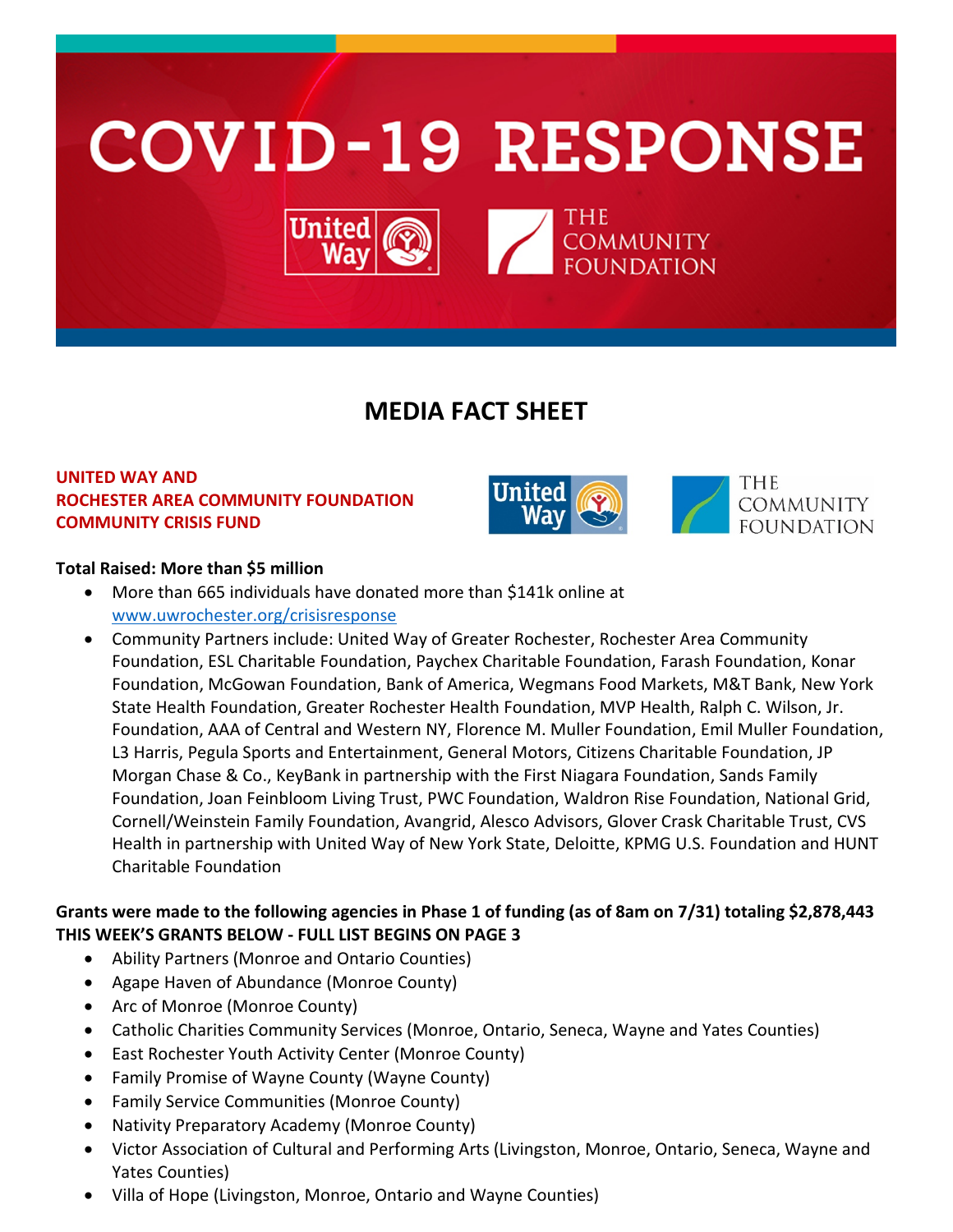

#### **MASKMAKERS**

**We anticipate that more than 50,000 homemade masks are needed for nonprofit staff and clients**—and we need the community's help to keep their staff and clients safe and healthy during the COVID-19 pandemic. **We have received 14,000 homemade masks to provide to local nonprofits. 35,500 homemade masks have been requested by nonprofits – we still need your help!** Community members can visit www.uwrochester.org/covidmasks to learn how they can donate homemade masks to be a United Way #MaskMaker.

#### **VOLUNTEER UNITED**

Number of volunteers: **4,771 volunteer slots filled**

### **Agency Spotlights**

**Lifespan** is seeking volunteers who are interested in having regular phone calls with older adults in our community. Volunteers are paired with call receivers based upon similar interests. The commitment is at least an hour a week hopefully for a year or more.

[https://uwrochester.galaxydigital.com/need/detail/?need\\_id=531075](https://uwrochester.galaxydigital.com/need/detail/?need_id=531075)

In order to practice social distancing, **Big Brothers Big Sisters of Greater Rochester** is in need of two folding tables that would allow the organization to have meetings outdoors. [https://uwrochester.galaxydigital.com/need/detail/?need\\_id=520317](https://uwrochester.galaxydigital.com/need/detail/?need_id=520317)

See all volunteer opportunities at [www.uwrochester.org/covidvolunteer.](http://www.uwrochester.org/covidvolunteer)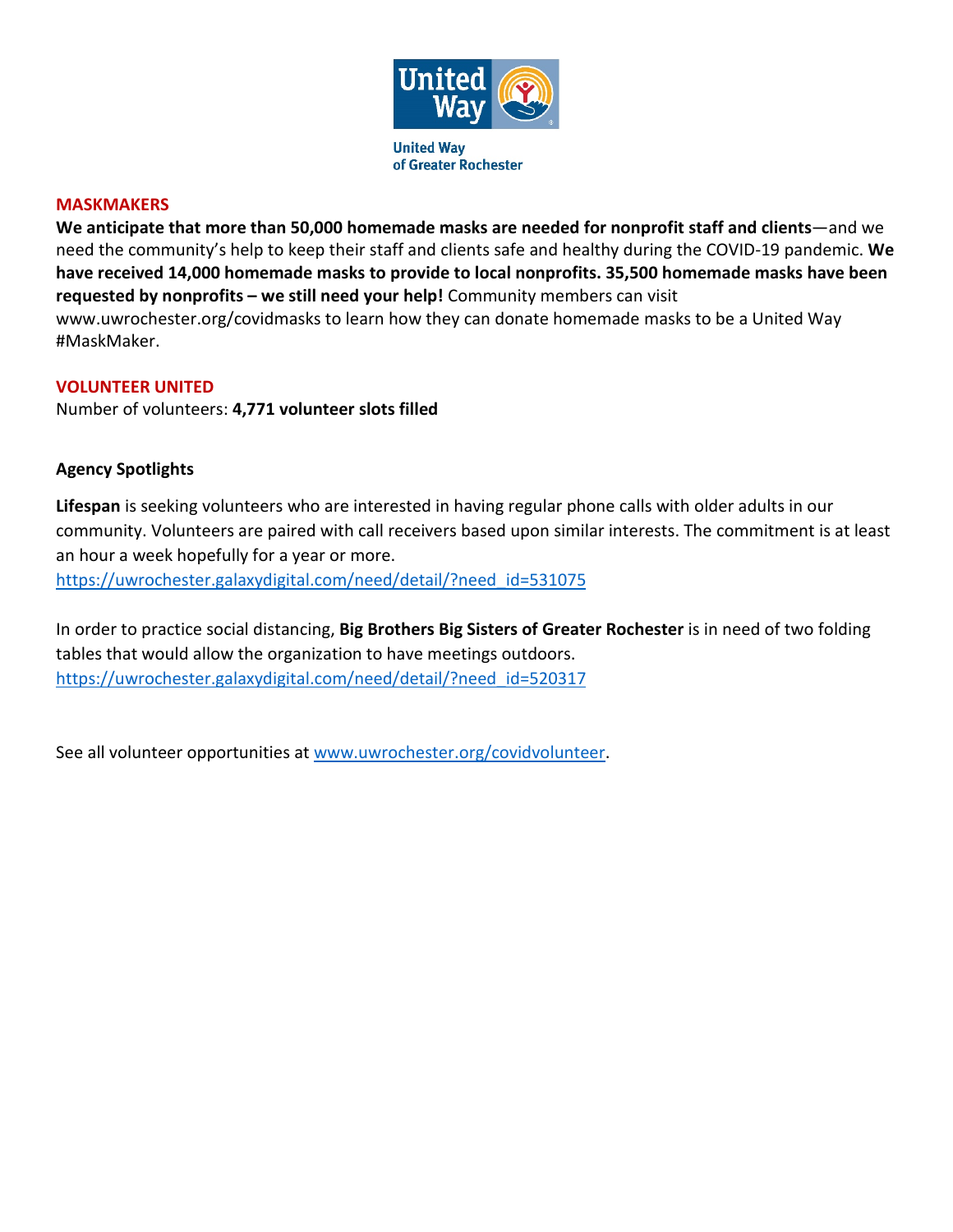#### **COMPLETE LIST OF COMMUNITY CRISIS FUND GRANTS** THIS WEEK'S GRANTS HIGHLIGHTED

- Ability Partners (Monroe and Ontario Counties)
- Agape Haven of Abundance (Monroe County)
- Arc of Monroe (Monroe County)
- Catholic Charities Community Services (Monroe, Ontario, Seneca, Wayne and Yates Counties)
- East Rochester Youth Activity Center (Monroe County)
- Family Promise of Wayne County (Wayne County)
- Family Service Communities (Monroe County)
- Nativity Preparatory Academy (Monroe County)
- Victor Association of Cultural and Performing Arts (Livingston, Monroe, Ontario, Seneca, Wayne and Yates Counties)
- Villa of Hope (Livingston, Monroe, Ontario and Wayne Counties)
- Action for a Better Community (Monroe County)
- Agape Haven of Abundance (Monroe County)
- Alzheimer's Association, Rochester & Finger Lakes Region Chapter (Monroe, Genesee, Livingston, Ontario, Orleans, Seneca, Wayne and Yates Counties)
- American Red Cross, Greater Rochester Chapter (Genesee, Livingston, Monroe, Ontario, Orleans, Seneca, Wayne and Yates Counties)
- Anthony L. Jordan Health Corporation (Monroe County)
- ARC of Livingston-Wyoming (Livingston County)
- ARC of Wayne (Wayne County)
- Asbury First United Methodist Church (Monroe County)
- AutismUp (Monroe County)
- Baden Street Settlement (Monroe County)
- Beyond the Sanctuary (Monroe County)
- BluePrint Geneva, Inc. (Ontario County)
- Boys and Girls Club of Geneva (Ontario County)
- Boys & Girls Clubs of Rochester (Monroe County)
- Bridges for Brain Injury (Ontario County)
- Cameron Community Ministries (Monroe County)
- Care Net Pregnancy Center (Ontario County)
- Carolyn's Cupboard at Abundant Grace Church (Monroe County)
- Catholic Charities Community Services (Livingston, Monroe, Ontario, Seneca, Wayne and Yates Counties)
- Catholic Charities of Buffalo (Orleans and Genesee Counties)
- Catholic Charities of Livingston County (Livingston County)
- Catholic Family Center (Monroe County)
- Celebrate! Family Church (Livingston County)
- Center for Community Alternatives (Monroe County)
- Center for Employment Opportunities (CEO) (Monroe County)
- Center for Youth Services (Monroe County)
- Charles Settlement House (Monroe County)
- Charlotte House, Inc. (Genesee, Livingston and Orleans County)
- Child Advocacy Center of the Finger Lakes (Ontario, Seneca and Yates Counties)
- Children's Institute (Monroe County)
- Community Action for Wyoming County (Wyoming County)
- Community Food Cupboard of Rochester (Monroe County)
- Community Hygiene Bank of Concordia Lutheran Church (Monroe County)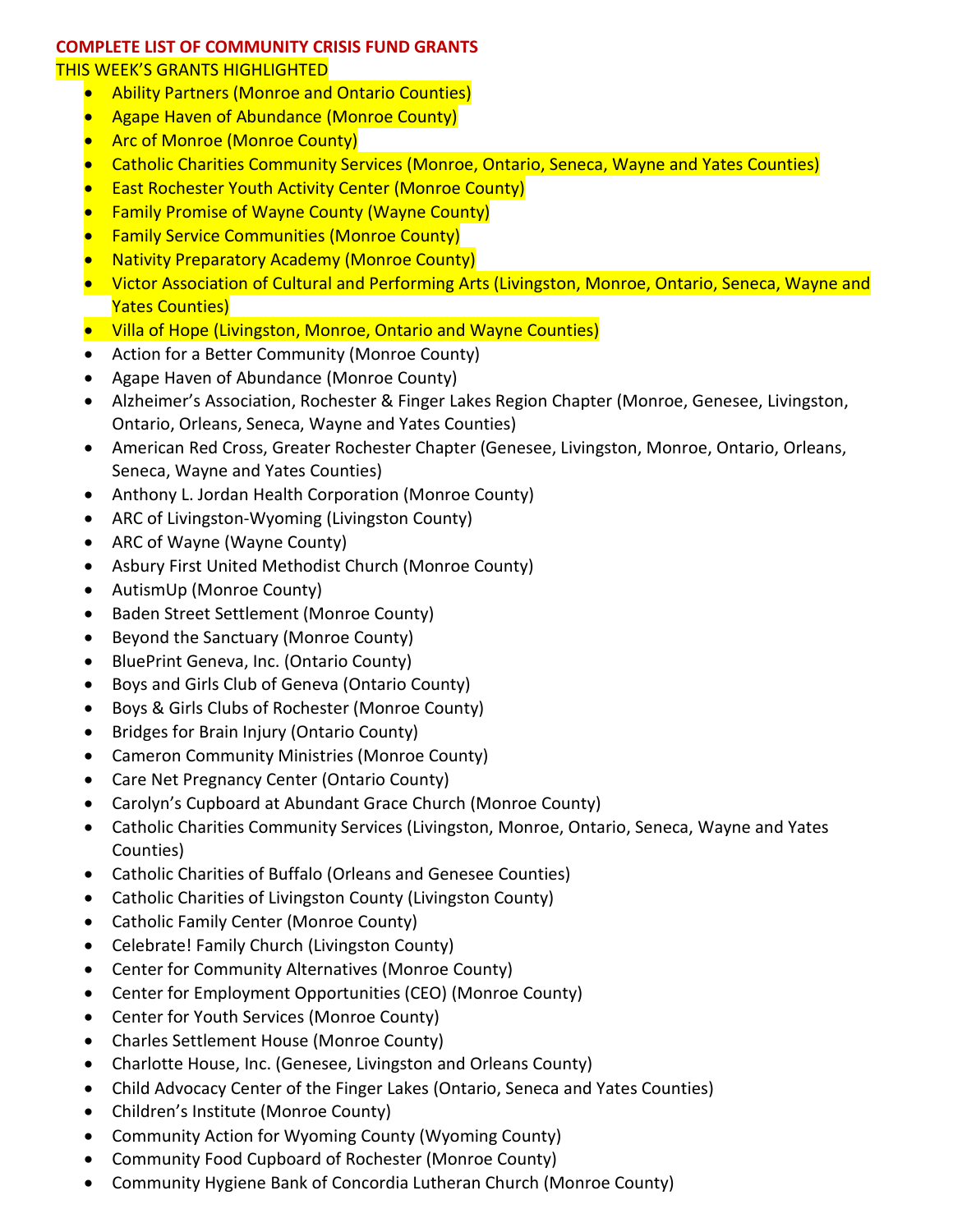- Community Place of Greater Rochester (Monroe County)
- Coordinated Care Services, Inc. (Genesee, Livingston, Monroe, Ontario, Orleans, Seneca, Wayne and Yates Counties)
- DePaul (Genesee, Monroe and Orleans County)
- East Rochester Community Resource Center (Monroe County)
- Eastern Services Worker Association (Monroe County)
- Edith B. Ford Memorial Library (Seneca County)
- Empire Justice Center (Genesee, Livingston, Monroe, Ontario, Orleans, Seneca, Wayne and Yates Counties)
- Empire Justice Center C.A.S.H. program (Genesee, Livingston, Monroe, Ontario, Orleans, Seneca, Wayne and Yates Counties)
- Endless Highway (Genesee, Livingston, Monroe, Ontario, Orleans, Seneca, Wayne and Yates Counties)
- Epilepsy-Pralid (Monroe and Ontario Counties)
- Family Counseling Service of the Finger Lakes (Wayne County)
- Finger Lakes Community Schools/Linked to Family Counseling Service of the Finger Lakes (Wayne County)
- Finger Lakes Counseling & Referral Agency (Ontario, Seneca, Wayne and Yates Counties)
- Foodlink (Genesee, Livingston, Monroe, Ontario, Orleans, Seneca, Wayne and Yates Counties)
- Gananda Education Foundation (Wayne County)
- GLOW YMCA (Genesee, Livingston, Orleans and Wyoming Counties)
- Goodwill of the Finger Lakes (Livingston, Monroe, Ontario, Seneca and Wayne Counties)
- Golisano Autism Center (Genesee, Livingston, Monroe and Ontario Counties)
- Goodwill of the Finger Lakes (Monroe County)
- Healthy Baby Network (Monroe County)
- Heritage Christian Services (Monroe County)
- Hope Lutheran Church (Monroe County)
- House of Mercy (Genesee, Livingston, Monroe, Ontario, Orleans, Seneca, Wayne and Yates Counties)
- Ibero-American Action League (Monroe County)
- Jewish Community Center of Greater Rochester (Monroe County)
- Jewish Home of Rochester (Monroe County)
- Jewish Family Services of Rochester (Monroe County)
- Joint Heirs Kingdom Ministries (Monroe, Ontario and Way Counties)
- Judicial Process Commission (Monroe County)
- Keeping our Promise Rochester (Monroe County)
- Ibero-American-Action League (Monroe County)
- Independent Living of the Genesee Region (Genesee and Orleans Counties)
- Interlaken Public Library (Seneca County)
- Legal Aid Society (Genesee, Livingston, Monroe, Ontario, Orleans and Wayne Counties)
- Lifespan of Greater Rochester (Monroe and Seneca Counties)
- Living Well Mission (Yates County)
- Livingston County (Livingston County)
- Lodi Whittier Library (Seneca County)
- Loop Ministries (Monroe County)
- Mary Cariola Center (Monroe, Genesee, Livingston, Ontario, Orleans, Seneca, Wayne and Yates Counties)
- Mary's Place Refugee Outreach (Monroe County)
- Meals on Wheels (Monroe County)
- Medical Motor Services (Monroe County)
- Monroe Community College Foundation (Monroe County)